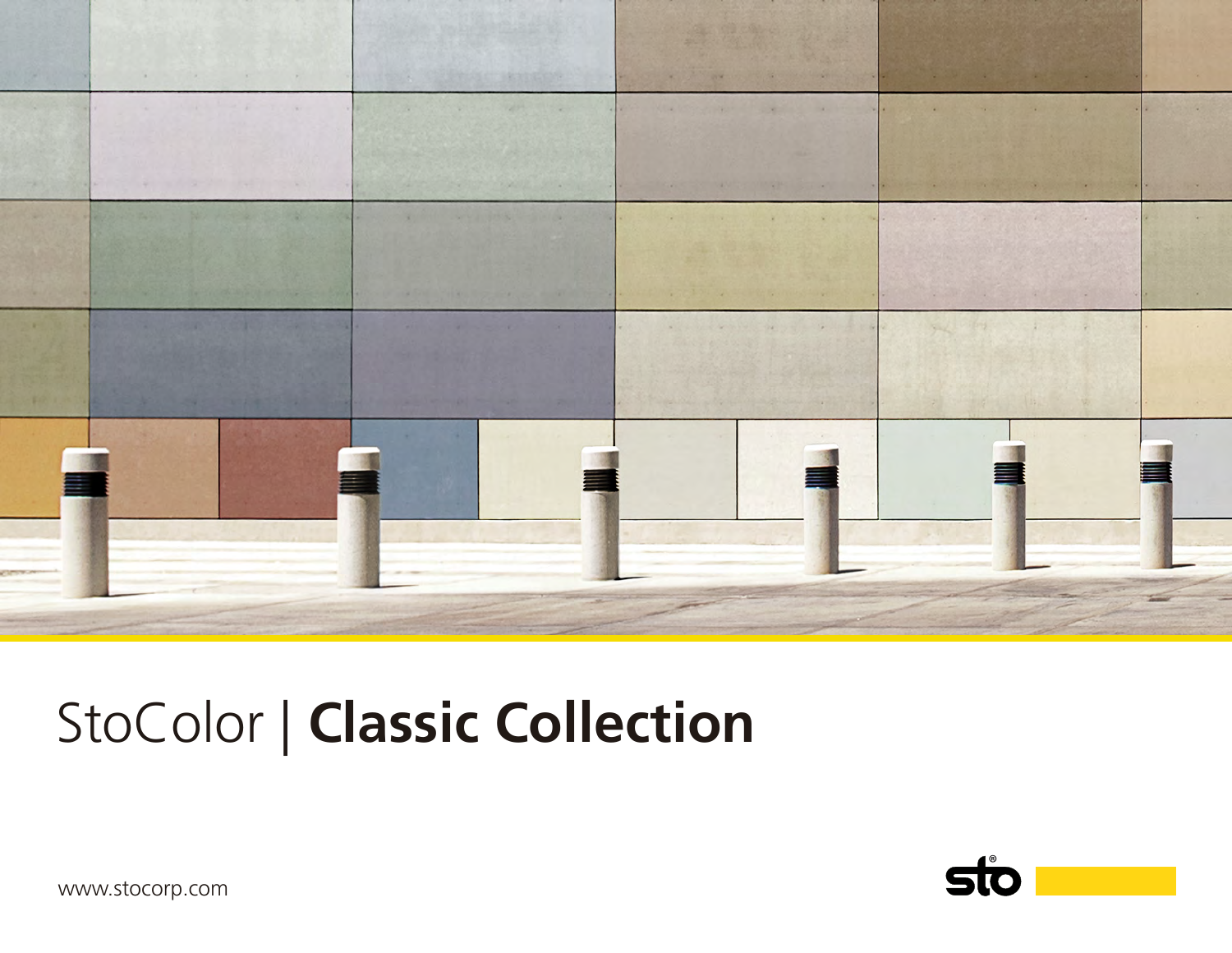#### **Please note**

The colors presented on this chart are representations. Actual color of manufactured product may vary slightly from the chart. Color perception is affected by degree of gloss, texture, and lighting conditions. For best results always request a product sample, select color under natural lighting conditions, and construct full scale job site mock ups for final color approval.

Minor shade variations may occur from batch to batch (refer to batch no. on pail). Avoid installing separate batches side-by-side and avoid application in direct sunlight. Avoid installing new finish adjacent to weathered or aged finish. Sto Corp. will not be responsible for shade or color variation from batch to batch, variation caused by application or substrate deficiencies, or fading resulting from natural causes such as weather. See Sto Tech Hotline Nos. 0694-C, 0893-EC and 1202-CF for helpful tips on prevention of color problems.

For Continuous Insulation Systems select colors with light reflectance value of 20 or greater.

#### **Notas**

Los colores que aparecen en este muestrario son representaciones. El color real del producto puede variar ligeramente con el del muestrario. El color percibido es afectado por el grado de brillantez, la textura y las condiciones de luz. Para la obtencion de los mejores resultados, deberá siempre solicitar una muestra del producto, seleccionar el color bajo condiciones de luz natural, y elaborar muestras en la obra misma para la aprobación final del color.

Pueden presentarse pequeñas variaciones en el tono, de remesa a remesa (favor de referirse al numero de remesa en la cubeta). Evite aplicar adjuntas remesas diferentes, así como a la luz solar directa. Igualmente, evite aplicar el acabado nuevo adjunto a acabados viejos o intemperizados. Sto Corp. no se responsabiliza por la variación en color o tono de remesa a remesa, al método de aplicación, deficiencias en la base, o por decoloración debido a causas naturales como el clima. Favor de consultar a los Nos. 0694-C, 0893-EC y 1202-CF de Sto Tech Hotline para recibir indicaciones para prevenir problemas.

Para Sistemas de Aislamiento Térmico por el Exterior, seleccione colores con un valor reflejante de luz del 20 o mayor.

#### **Sto's Classic Color Collection**

This is a selected group of colors from the StoColor System. The Classic Color Collection represents traditional favorites for North America. For additional colors, refer to our entire StoColor System with 800 standard colors. Explore your creative freedom with the varied textures in which all Sto colors are available. To learn more about the solutions Sto can provide for you, contact us by calling 1-800-221-2397 or log on at www.stocorp.com.

## **StoColor System**

• Quick and easy to understand thanks to a clear, logical system construction

• Reliable application of design through a harmonic, finely nuanced selection of colours for facade and interior use

• Ergonomic perception oriented presentation media for all phases of colour design

**Color No.**

Color code/Order No.

**Número del tono de color** Código color/Número de pedido

\* Please note that certain dark and/or saturated colors may incur increased costs due to high tint charges.

\* Tenga presente que ciertos colores oscuros y/o saturados pueden incurrir en mayores costos debido a los elevados precios de los colorantes.

#### **Colección Clásica de Color de Sto**

Este es un surtido selecto de colores del Sistema StoColor. Esta Colección Clásica representa los colores preferidos en Norte America. Para colores adicionales, refierase a la colección completa StoColor System de 800 colores. Pruebe su creatividad con las variedades de texturas en las cuales todos los colores Sto están disponibles. Para aprender más sobre las soluciones que Sto puede proporcionar, comuníquese al 1-800-221-2397 o visite www.stocorp.com.

### **Sistema StoColor**

• Rápido y fácil de comprender, debido a su presentación clara y lógica

• Aplicación precisa para el diseño a través de una selección de colores harmónia y a la medida, tanto para interiores como exteriores

• Presentación ergonómica, orientada hacia todas las fases del diseño del color

#### **Guide to symbols Explicación de los símbolos**

31437 **1** 73  $\star$ 

**Light reflectance value**

Value for the quantity of light reflected from the surface. Measured in percent 100 % = white,  $0 \%$  = black

**Valor Reflejante de Luz** Valor, en por ciento, que mide la cantidad de luz reflejada por la superficie. 100 % = blanco, 0 % = negro

## **Most Popular Textures; Texturas más populares**



Stolit® Lotusan® 1.0 Stolit® .75 Stolit<sup>®</sup> 1.0

**Swirl** Stolit<sup>®</sup> R1.5

Sto Essence Fine Sand Finish Sto Powerflex® Silco Fine Sto Powerflex® Fine Sto Powerwall™ Fine Finish Sto Powercryl™ Fine Finish

Sto Essence Swirl Finish Sto Powerflex® Silco Swirl Sto Powerflex® Swirl Sto Powerwall™ Swirl Finish Sto Powercryl™ Swirl Finish





#### **Medium**

Stolit® Lotusan® 1.5 Stolit<sup>®</sup> 1.5 Sto Essence Medium Sand Finish Sto Powerflex® Silco Medium Sto Powerflex® Medium Sto Powerwall™ Medium Finish Sto Powercryl™ Medium Finish

#### **Freefrom**

Stolit® Lotusan® Freefrom Stolit® Freeform Sto Powerflex® Silco Freeform Sto Powerflex® Freeform Sto Powerwall™ Freeform Sto Powercryl™ Freeform

#### **Limestone**

Sto Limestone Finish

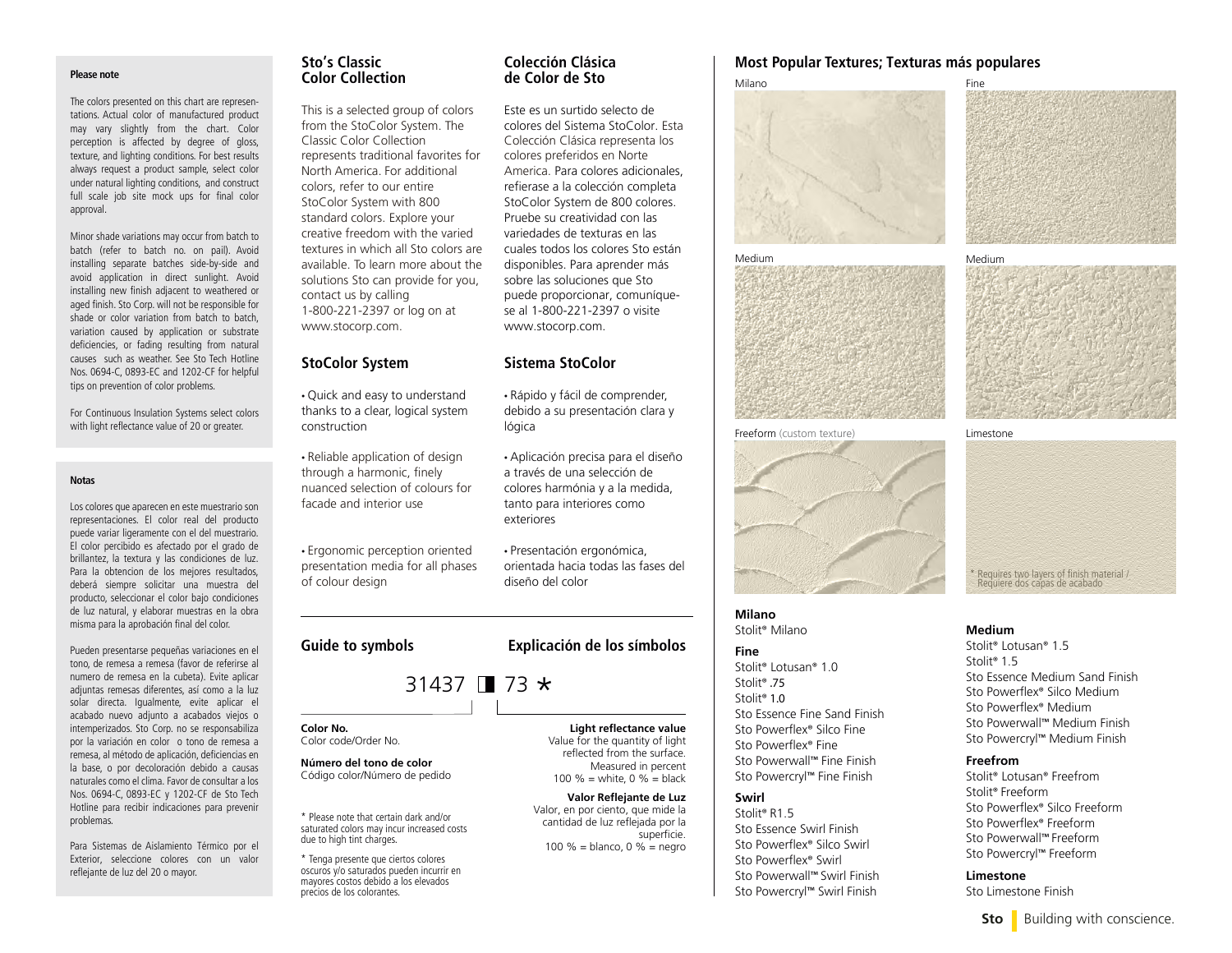| 32234 45 |                                 | Natural      | 1015 35   | Mocha Cream                         | 32132 23 | Spectral                                                            |
|----------|---------------------------------|--------------|-----------|-------------------------------------|----------|---------------------------------------------------------------------|
|          |                                 |              |           |                                     |          |                                                                     |
| 20822 36 |                                 | Diamond Dust | 10612 35  | Autumn Wheat                        | 20905 35 | Oatmeal                                                             |
|          |                                 |              |           |                                     |          |                                                                     |
| 10611 64 |                                 | Moonlit Sand | 10622 60  | Indiana Limestone                   | 10522 61 | Ivory Key                                                           |
|          |                                 |              |           |                                     |          |                                                                     |
| 93330 69 |                                 | Champagne    | 10511 366 | Pacific Sand                        | 20506 70 | Desert Sun                                                          |
|          |                                 |              |           |                                     |          |                                                                     |
| 10308 36 |                                 | Pearl        | 10609 79  | French Vanilla                      | 10606 71 | Plateau                                                             |
| Whites   |                                 |              |           |                                     |          |                                                                     |
|          |                                 |              |           |                                     |          |                                                                     |
| 9433 30  | Sto White<br>6050 3 White Linen |              | 20001 32  | ITS White<br>21614 79 Silver Lining | 32138 78 | 20824 73 Winter White<br>Cotton<br>Building with conscience.<br>Sto |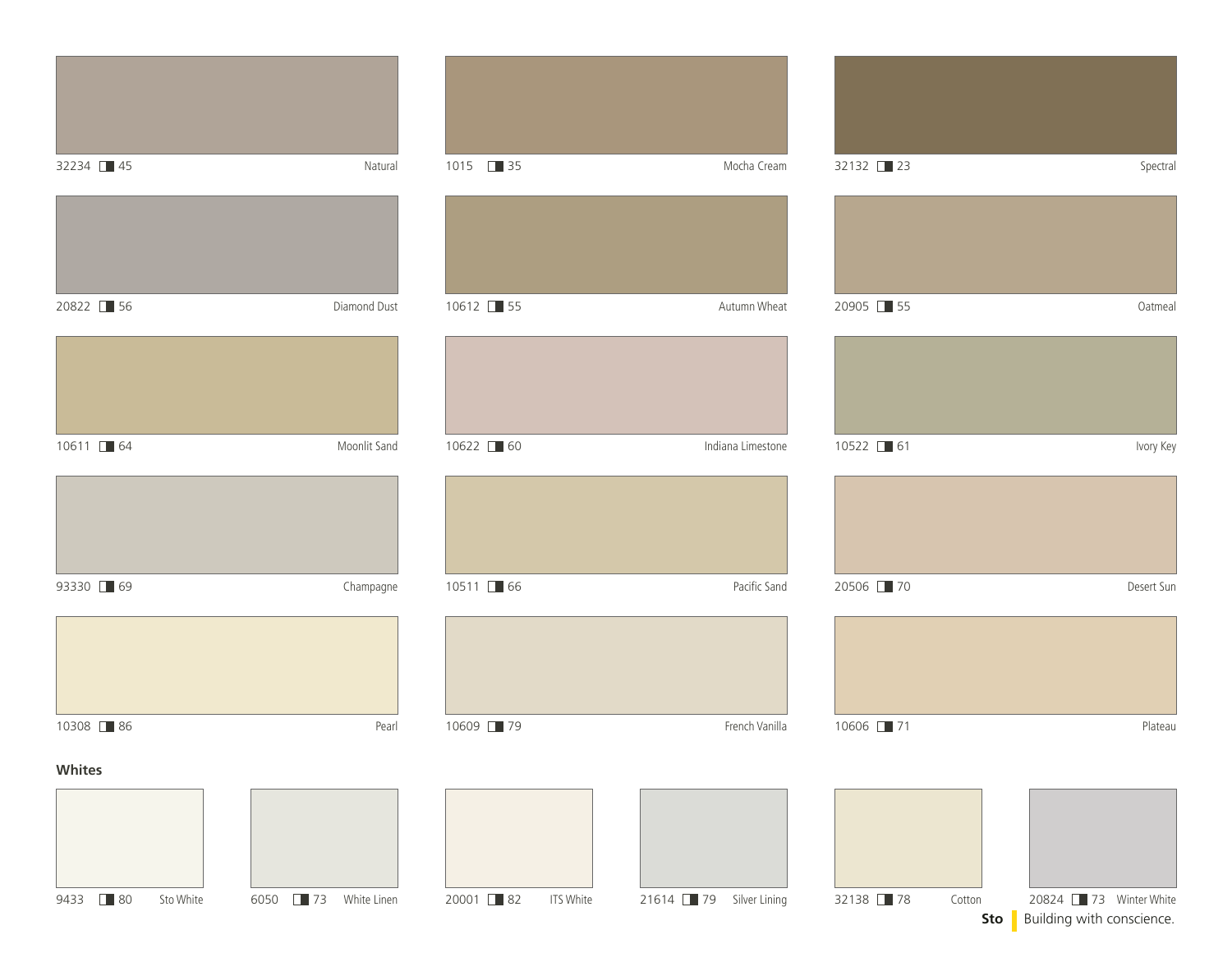| 33137 2 71 | Gray Dawn  | 35237 375 | Cloud        |
|------------|------------|-----------|--------------|
|            |            |           |              |
| 11505 3    | London Fog | 33237 368 | Mineral      |
|            |            |           |              |
| 36235 38   | Notre Dame | 93240 360 | Smoked Putty |
|            |            |           |              |
| 93860 32   | Sandstone  | 11504 30  | Gray Flannel |
|            |            |           |              |
| 93440 36   | Moondust   | 11403 32  | Burnt Ash    |





**Sto Building with conscience.** 

31410 45 Hemp Gold 32321 41 Terra 33120 25 Coral 34133 28 \*Violet Night 35333 35 \*Cadet 36233 38 \*Manchester Accents (Please note: Higher tint costs may be associated with accent colors)